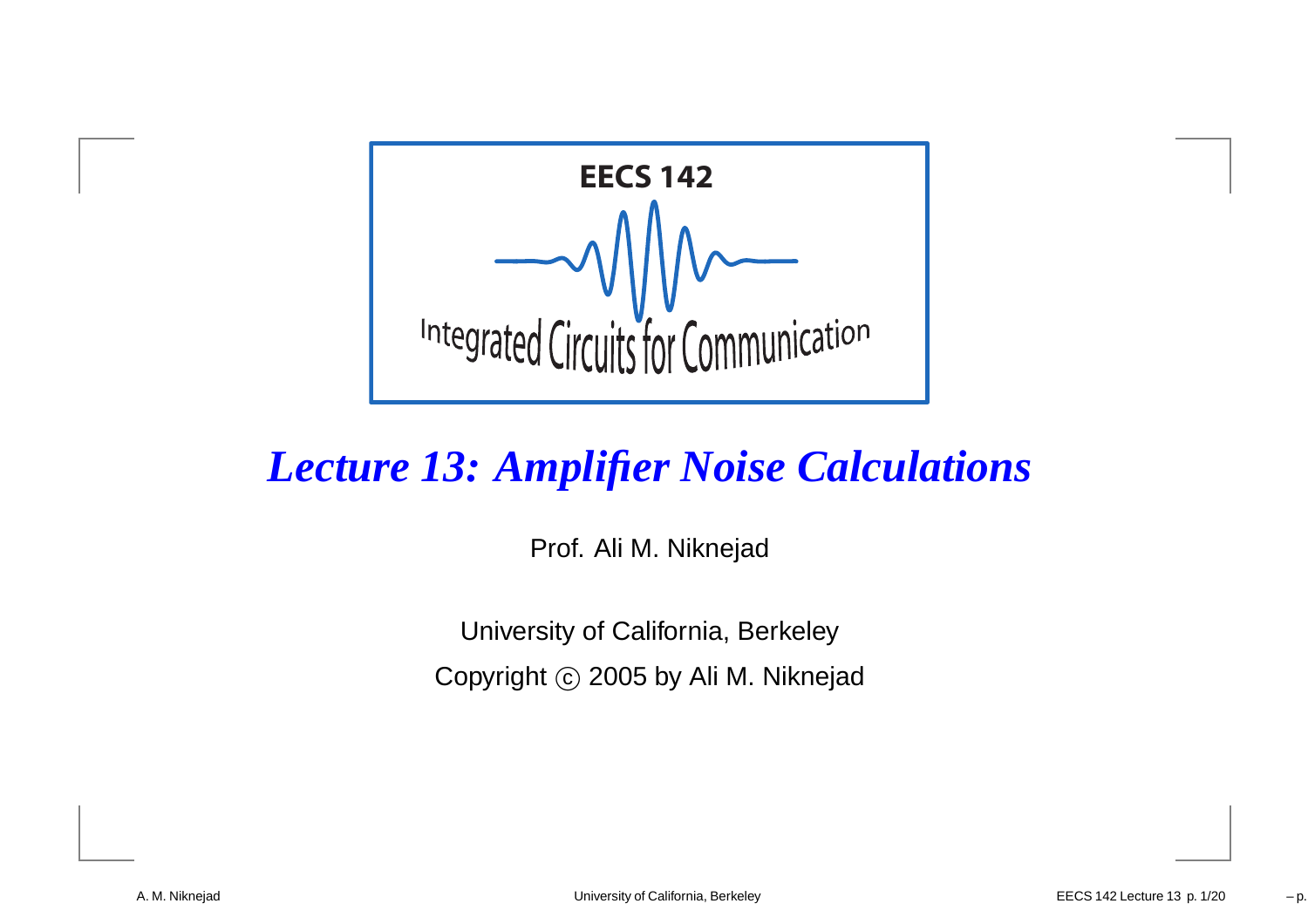## **Recap from Last Lecture**



- Last lecture we calculated the total output noise from <sup>a</sup>two-port by ignoring the correlation of the input noisegenerators.
- The equivalent noise *voltage* is given by

$$
v_{eq} = v_n + Z_S i_n
$$

- **•** Last lecture we assumed uncorrelated noise sources, SO  $v_{\rm e}^2$  $\overset{2}{eq}=v_n^2$  $n^2 + |Z_S|^2$  $\frac{2}{i^2}$  $\, n \,$
- **If we take the correlation into account, our results will** be true for a general circut. University of California, Berkeley **EXALIFORD 120 CONVERTS** EECS 142 Lecture 13 p. 2/20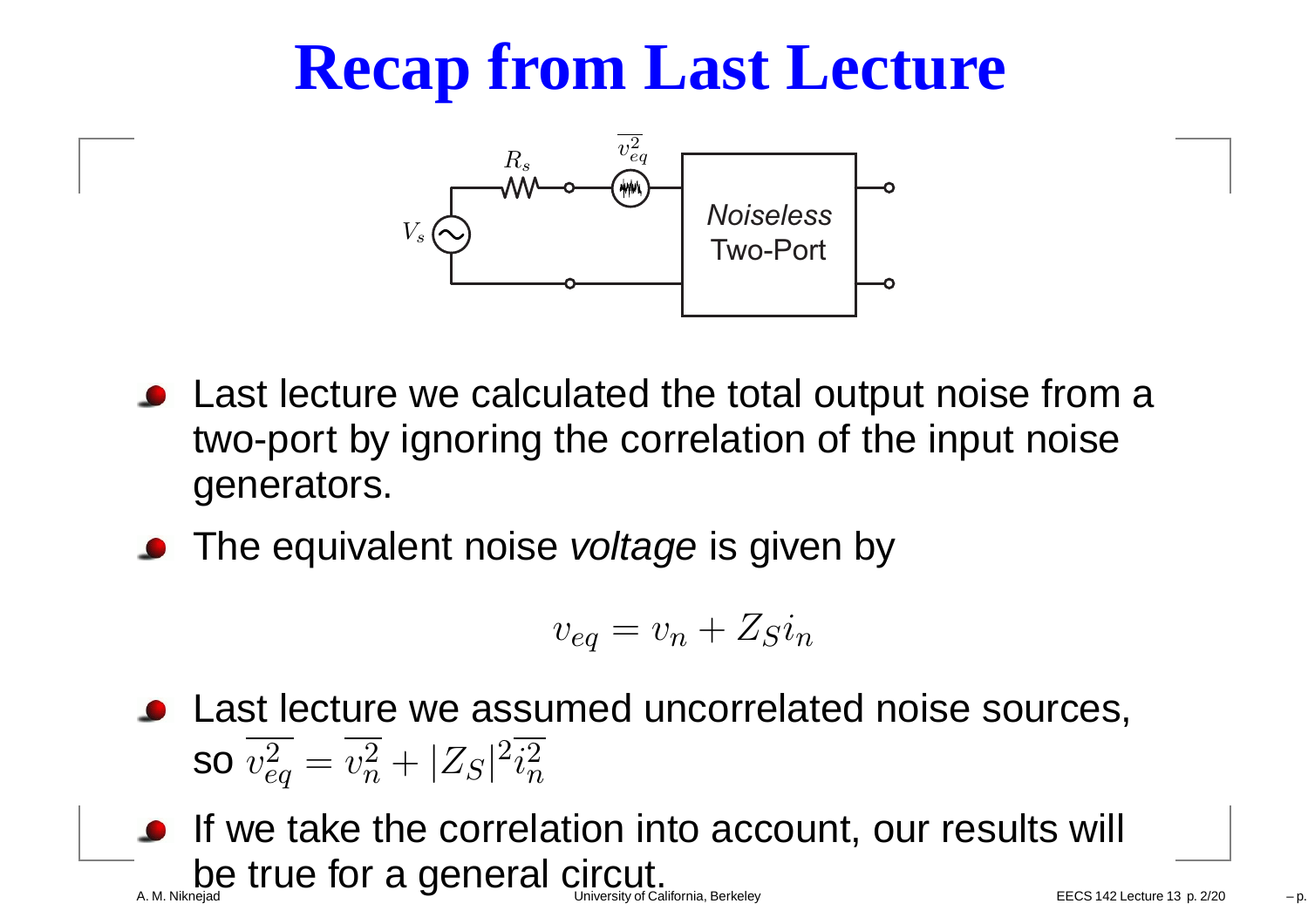#### **Correlated Noise Sources**

Let's partition the input noise current into two components, <sup>a</sup> component correlated ("parallel") to thenoise voltage and <sup>a</sup> component uncorrelated("perpendicular") of the noise voltage

$$
i_n = i_c + i_u
$$

where we assume that  $< i_u,v_n>=0$  and

$$
i_c = Y_C v_n
$$

**We can therefore write** 

$$
v_{eq} = v_n(1 + Y_C Z_S) + Z_S i_u
$$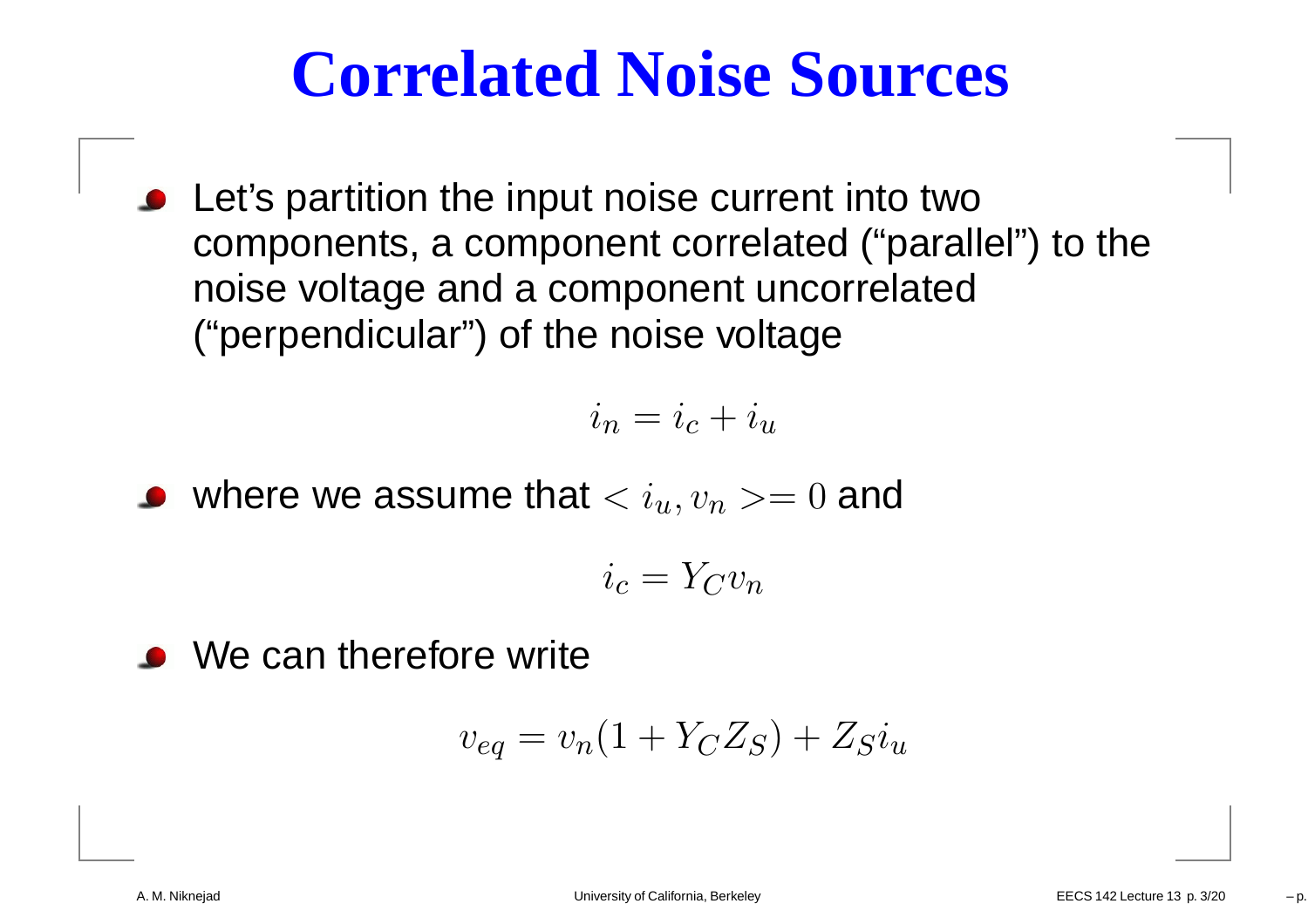#### **Noise Figure of Two-Port**

Which is <sup>a</sup> sum of uncorrelated random variables. Thevariance is thus the sum of the variances

$$
\overline{v_{eq}^2} = \overline{v_n^2} |1 + Y_C Z_S|^2 + |Z_s|^2 \overline{i_u^2}
$$

**•** This allows us to immediately write the noise figure as

$$
F = 1 + \frac{\overline{v_n^2} |1 + Y_C Z_S|^2 + |Z_s|^2 \overline{i_u^2}}{\overline{v_s^2}}
$$

Let  $v_{\infty}^2$  Then $\, n \,$  $\frac{2}{n} = 4kTBR$  $_n, \, i_u^2$  $u\$  $\omega_u^2=4kTBG_u$ , and  $v_s^2$  s $s = 4kTBR$  $s\,$  .

$$
F = 1 + \frac{R_n |1 + Y_C Z_S|^2 + |Z_s|^2 G_u}{R_s}
$$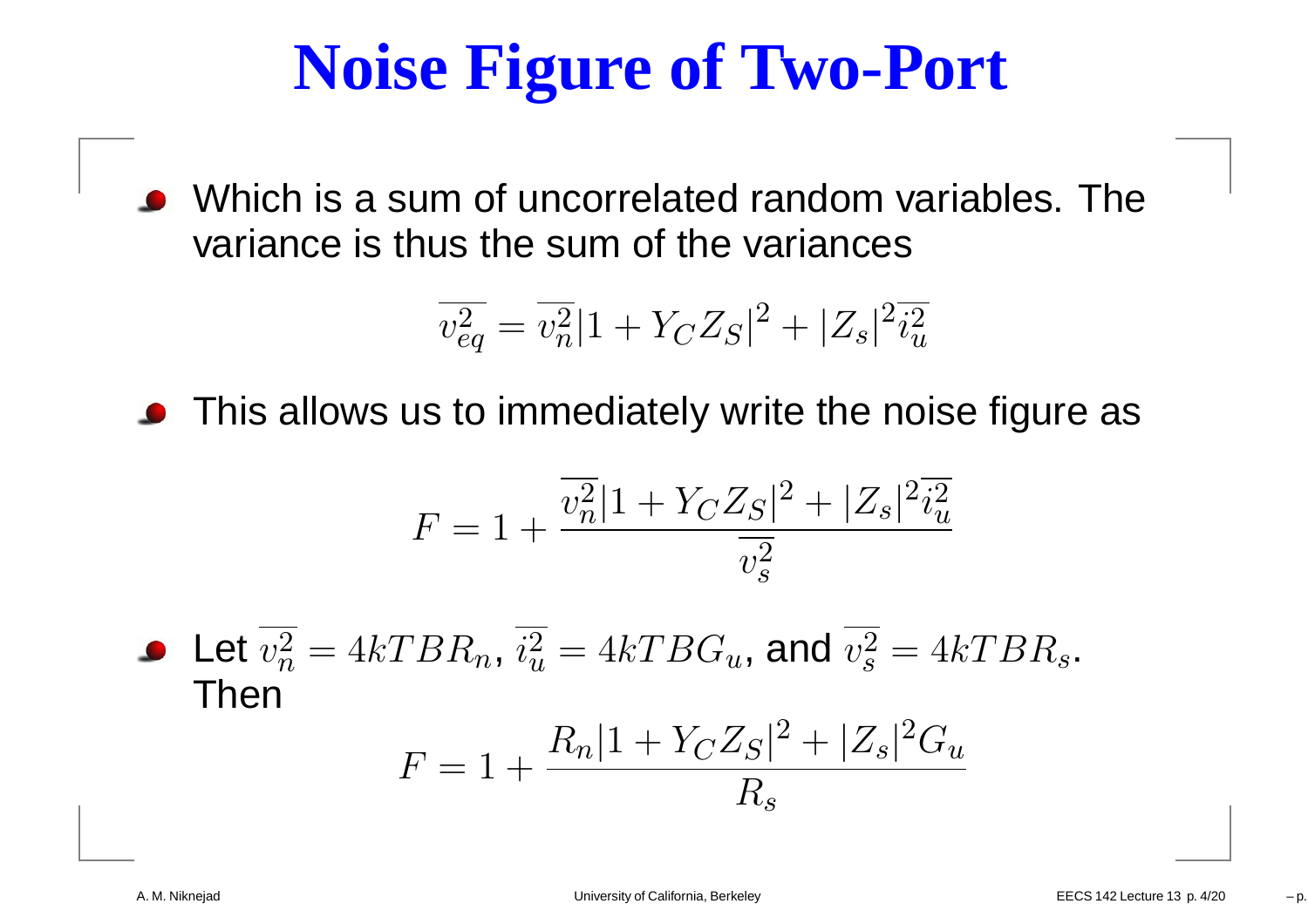# **Optimum Source Impedance**

 $_c,\,Y_s=Z_s^{-1}$ If we let  $Y_c = G_c + jB$  $\sigma_s^{-1} = G_s + j B_s$ , it's not to  $\bullet$  difficult to show that the optimum source impedance tominize  $F$  is given by

$$
B_{opt} = B_s = -B_c
$$

$$
G_{opt} = G_s = \sqrt{\frac{G_u}{R_n} + G_c^2}
$$

**•** The minimum acheivable noise figure is

$$
F_{min} = 1 + 2R_n \left[ \sqrt{\frac{G_u}{R_n} + G_c^2} + G_c \right]^2
$$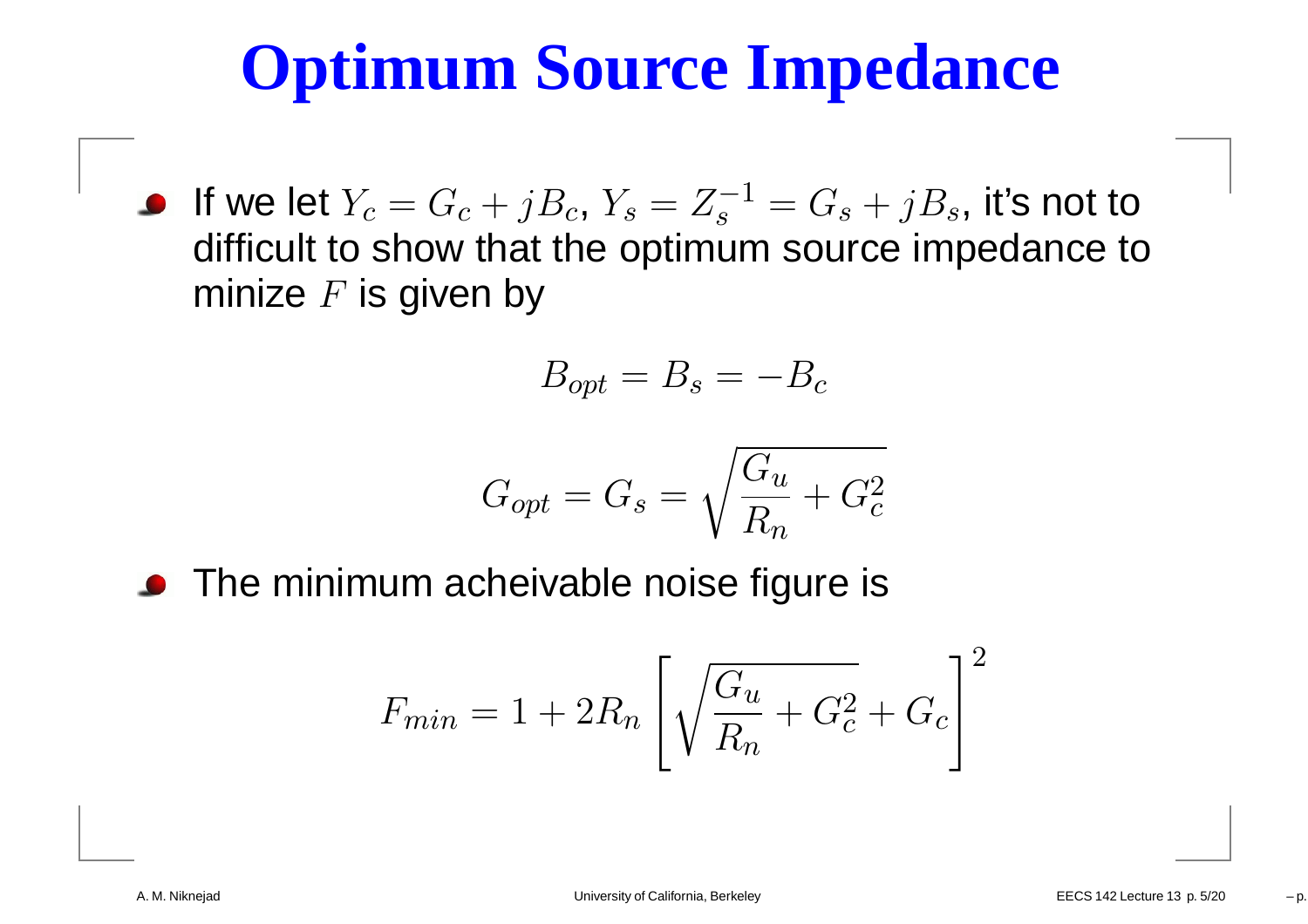# $\mathbf{Minimum}\ \mathbf{Noise}\ F_{min}$

• Very similar to last lecture, we have

$$
F = F_{min} + \frac{R_n}{G_s} |Y_s - Y_{opt}|^2
$$

- **•** This equation stats that if the source impedance  $Y_s\neq Y_{opt},$  the noise figure will be larger by a factor of the "distance" squared times the factor  $R_n/G_s.$
- A good device should have a low  $R_n$  $_n$  so that the noise match is not too sensitive.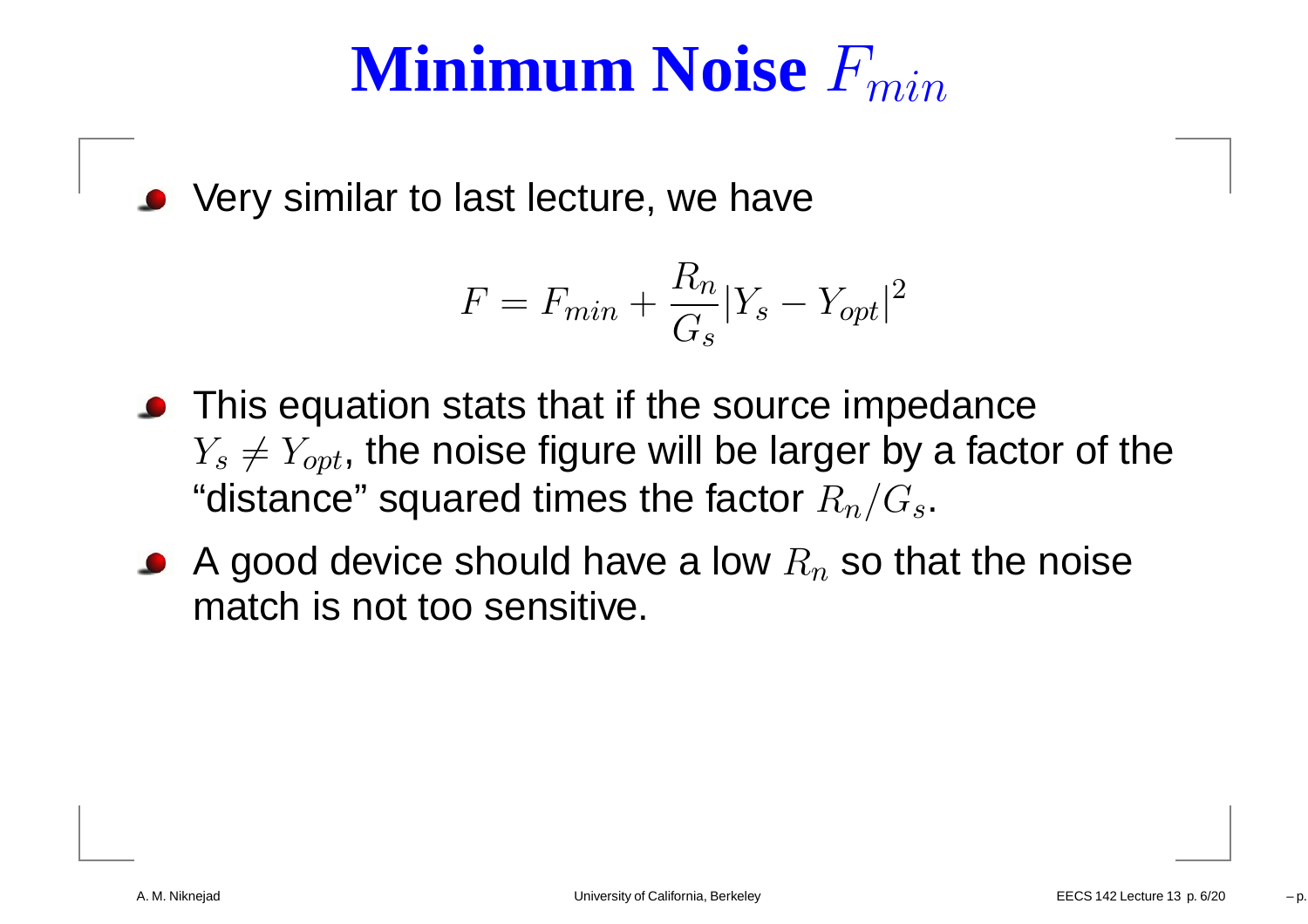# **FET Common Source Amplifier**



**Consider the following noise sources:** 

$$
R_s
$$
\n
$$
R_g
$$
\n
$$
R_g
$$
\n
$$
R_{ch}
$$
\n
$$
\frac{v_g^2}{v_g^2} = 4kTBR_g
$$
\n
$$
R_{ch}
$$
\n
$$
\frac{i_d^2}{i_L^2} = 4kTBG_L
$$
\n
$$
R_L
$$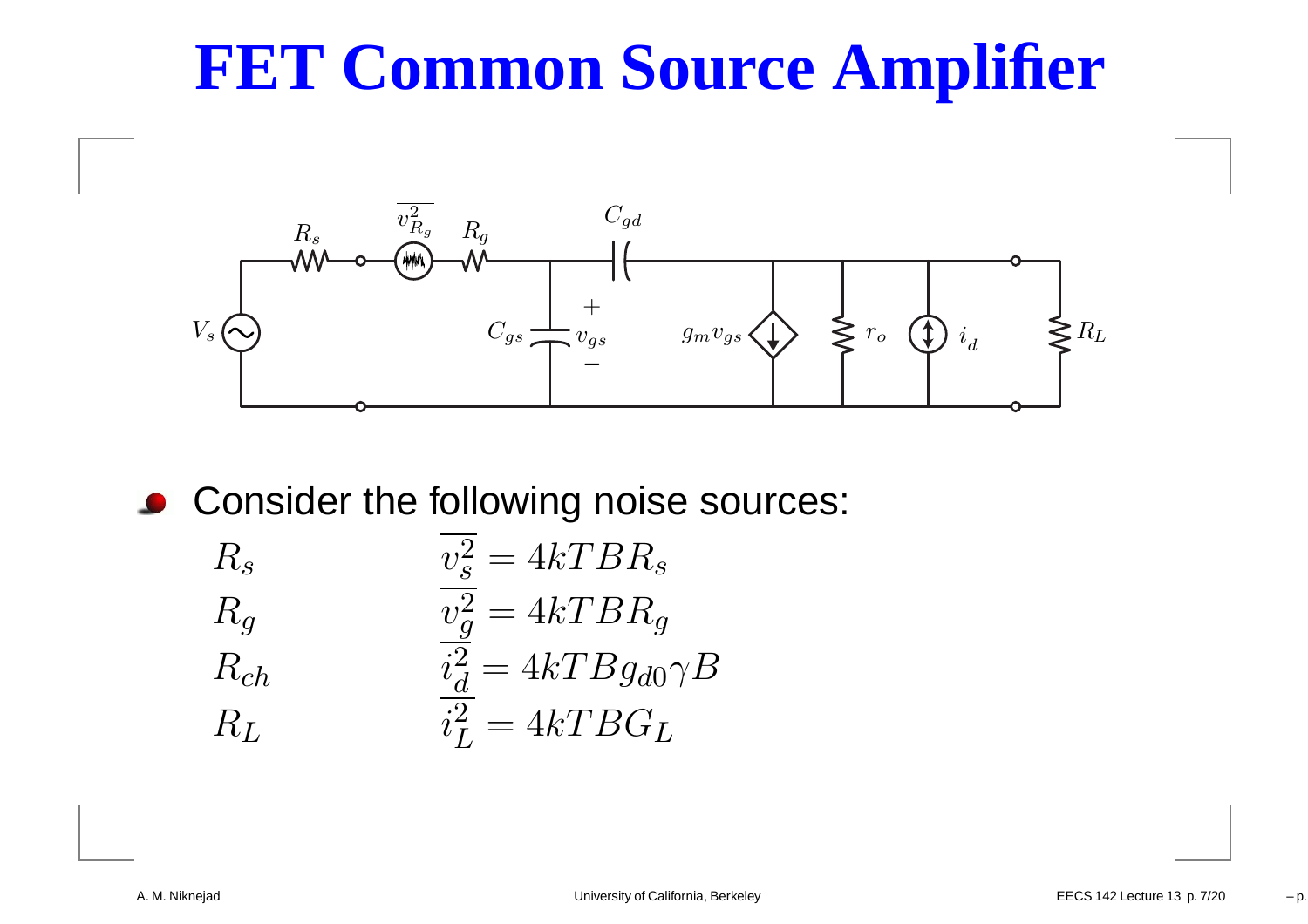#### **Total FET Drain Noise**

■ Summing all the noise at the output (assume low frequency)

$$
\overline{i_o^2}^2 = \overline{i_d^2} + \overline{i_L^2} + (\overline{v_g^2} + \overline{v_s^2})g_m^2
$$

• Which results in the noise figure

$$
F = 1 + \frac{\overline{v_g^2}}{\overline{v_s^2}} + \frac{\overline{i_d^2} + \overline{i_L^2}}{g_m^2 \overline{v_s^2}}
$$

$$
= 1 + \frac{R_g}{R_s} + \frac{g_{d0}\gamma + G_L}{R_s g_m^2}
$$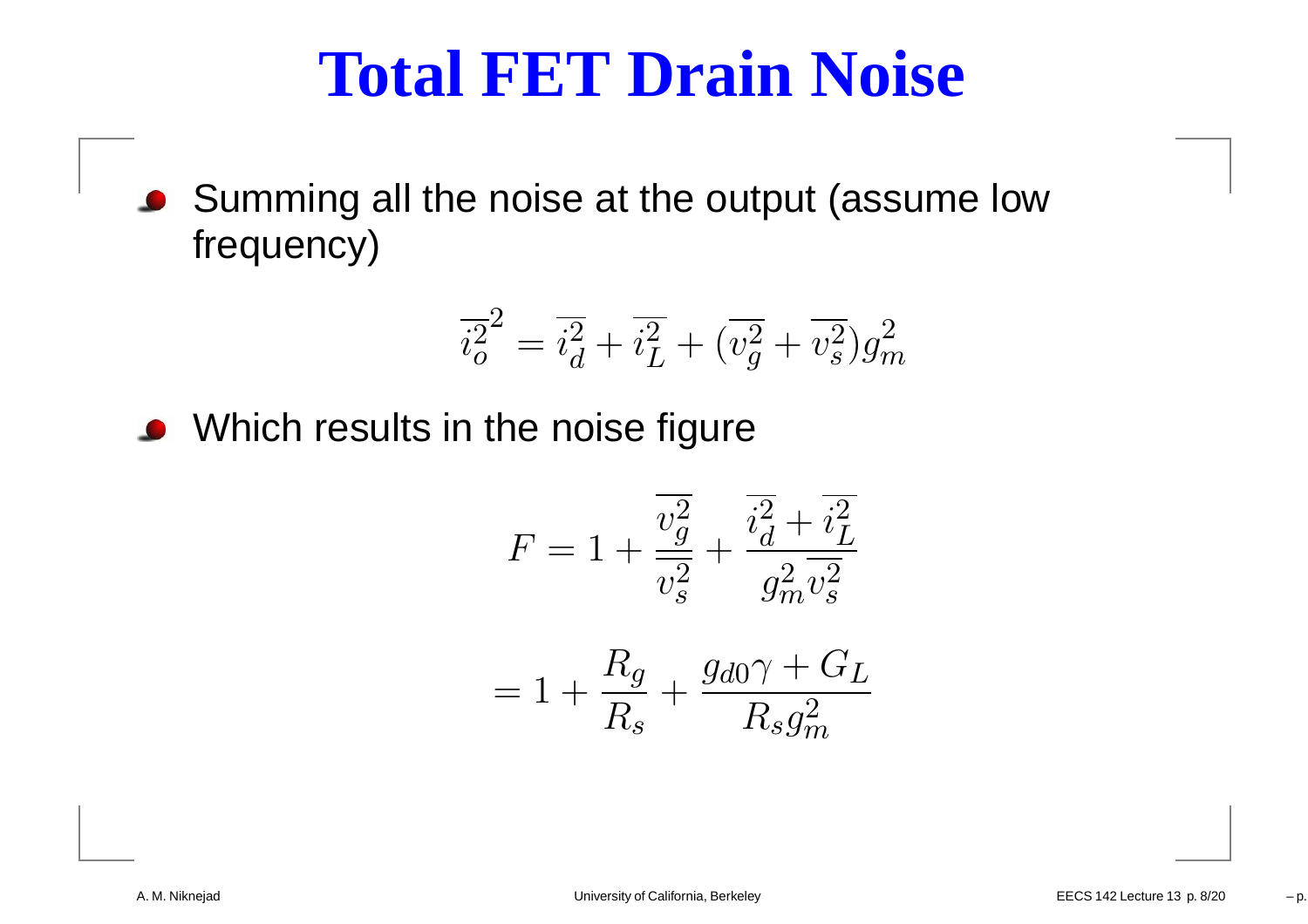# **FET Noise Figure (low freq)**

Assume  $g_m=g_{d0}$  $_{\rm 0}$  (long channel)

$$
=1+\frac{R_g}{R_s}+\frac{\gamma}{g_mR_s}+\frac{G_LG_S}{g_m^2}
$$

- If we make  $g_m$  dominate the noise.  $\epsilon_m$  sufficiently large, the gate resistance will<br>
- The gate resistance has two components, the physical gate resistance and the induced channel resistance

$$
R_G = R_{poly} + \delta R_{ch} = \frac{1}{3} \frac{W}{L} R_{\square} + \frac{1}{5} \frac{1}{g_m}
$$

The factors  $1/3$  and  $1/5$  come from a distributed analysis (EECS 117). They are valid for single-sidedgate contacts.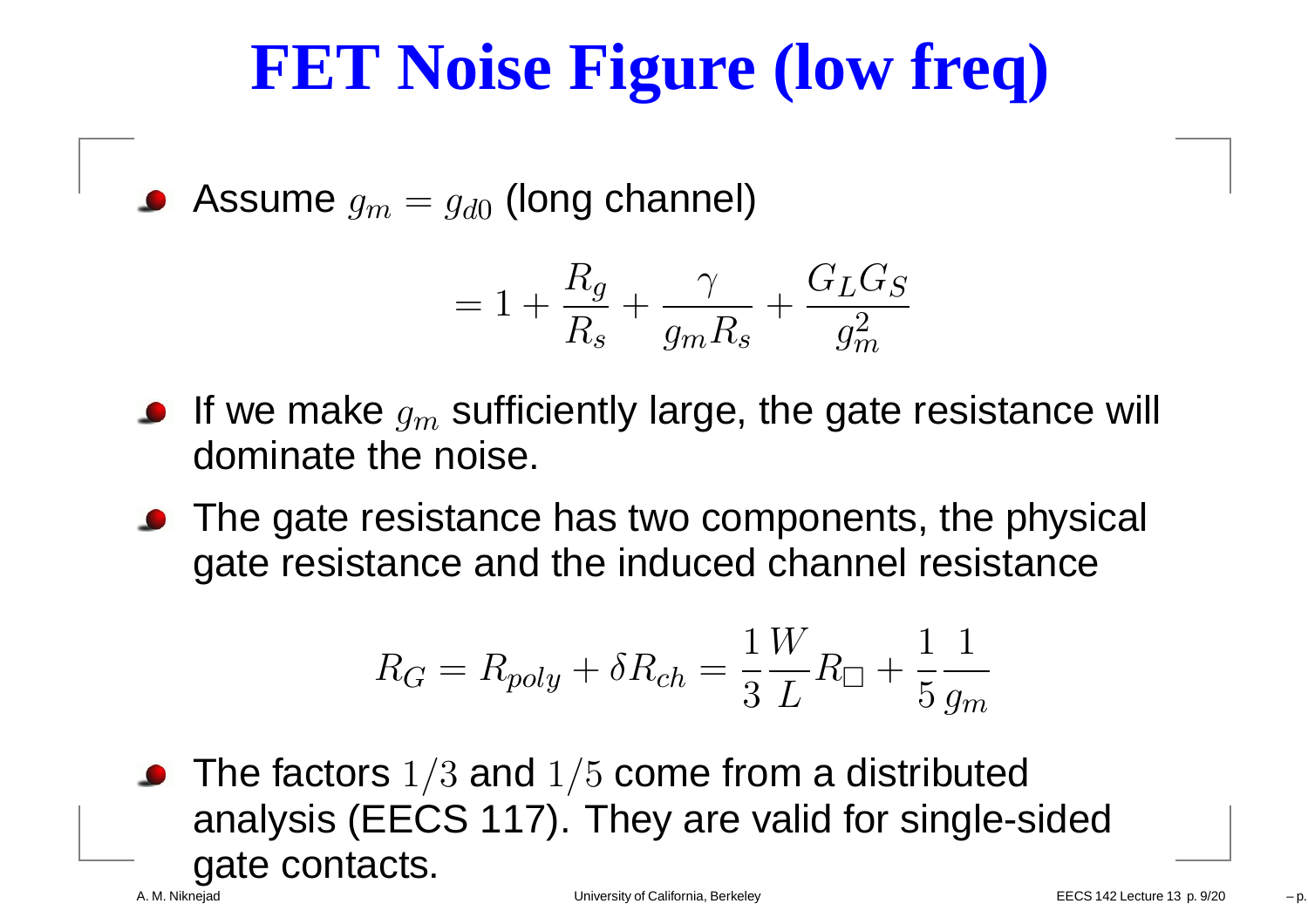#### **FET Layout**



● To reduce the gate resistance, a multi-finger layout approach is commonly adopted. As <sup>a</sup> bonus, the junction capacitance is reduced due to the junctionsharing.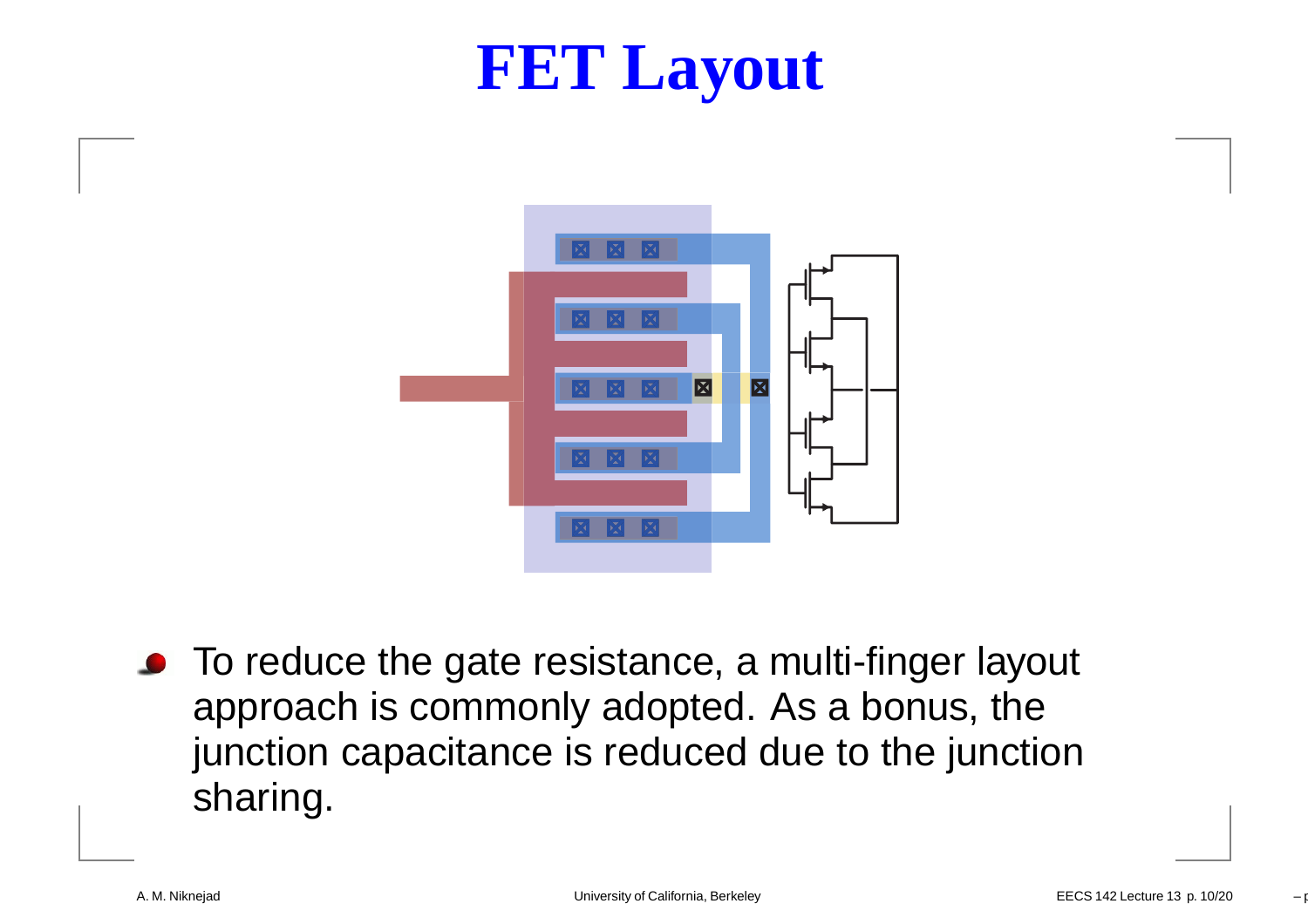# **CS Noise at Medium Frequencies**



**If we repeat the calculation at medium frequencies,** ignoring  $C_{gd}$ , we simply need to input refer the drain noise taking into account the frequency dependence of  $G_m$ 

$$
G_m = \frac{1/(j\omega C_{gs})}{1/(j\omega C_{gs}) + R_s + R_g}
$$

$$
= \frac{1}{1 + j\omega C_{gs}(R_s + R_g)}
$$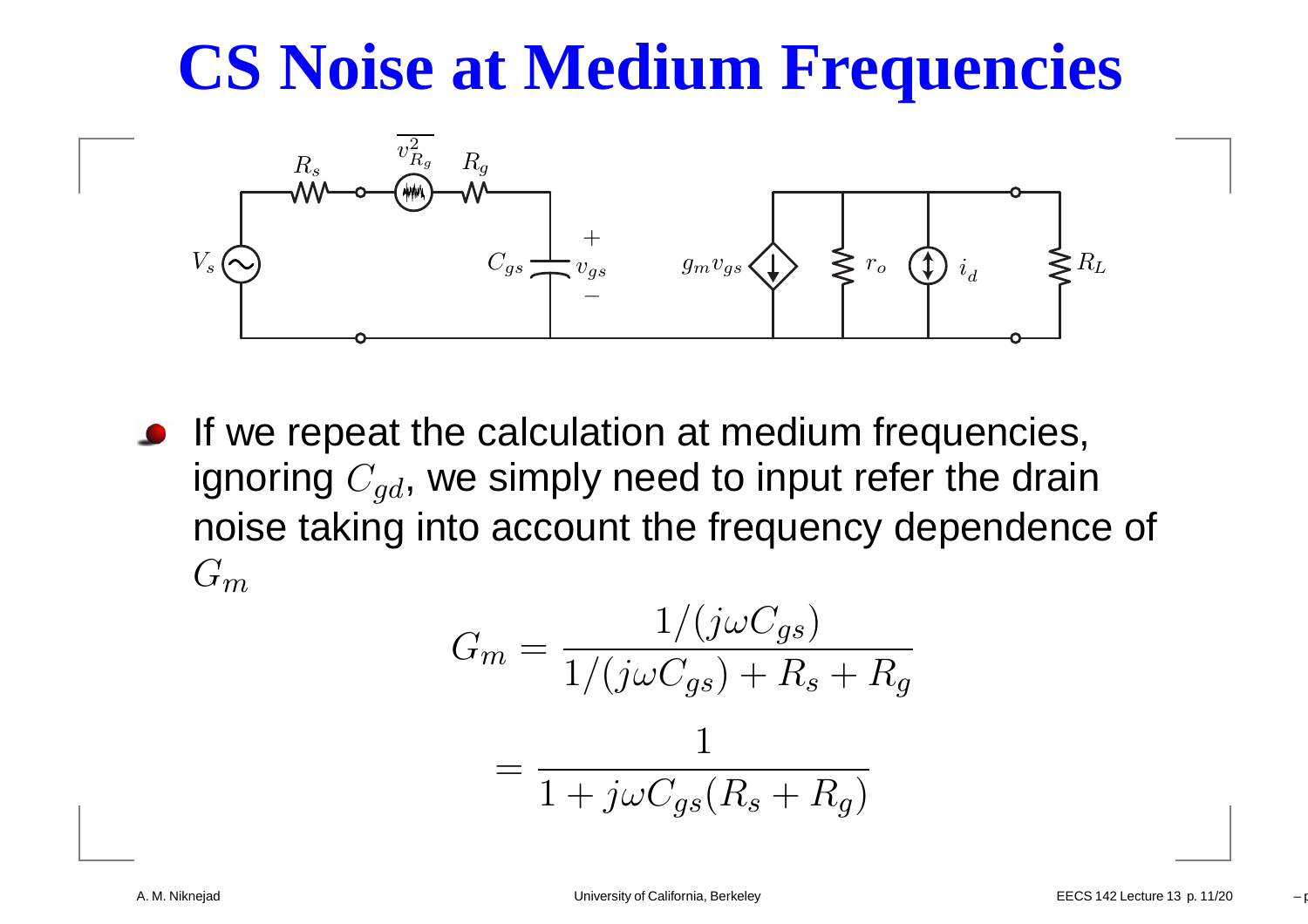# **CS Noise (cont)**

The drain noise is input referred by the magnitude squared

$$
|G_m|^{-2} = 1 + \omega^2 C_{gs}^2 (R_s + R_g)^2
$$

So the noise figure is simply given by (neglect the noiseof  $R_L)$ 

$$
F = 1 + \frac{R_g}{R_s} + \frac{\gamma}{\alpha} \left( 1 + \omega^2 C_{gs}^2 (R_S + R_g)^2 \right)
$$

Assume that  $g_mR_S\gg1$  and  $R_s\gg R_g$  (good layout). The  $\bigcap$ . . . . . . "high" frequency noise is given by

$$
F_{\infty} = 1 + \frac{\gamma}{\alpha} \frac{\omega^2 C_{gs}^2 R_s^2}{g_m R_S} = 1 + \frac{\gamma}{\alpha} \left(\frac{\omega}{\omega_T}\right)^2 g_m R_s
$$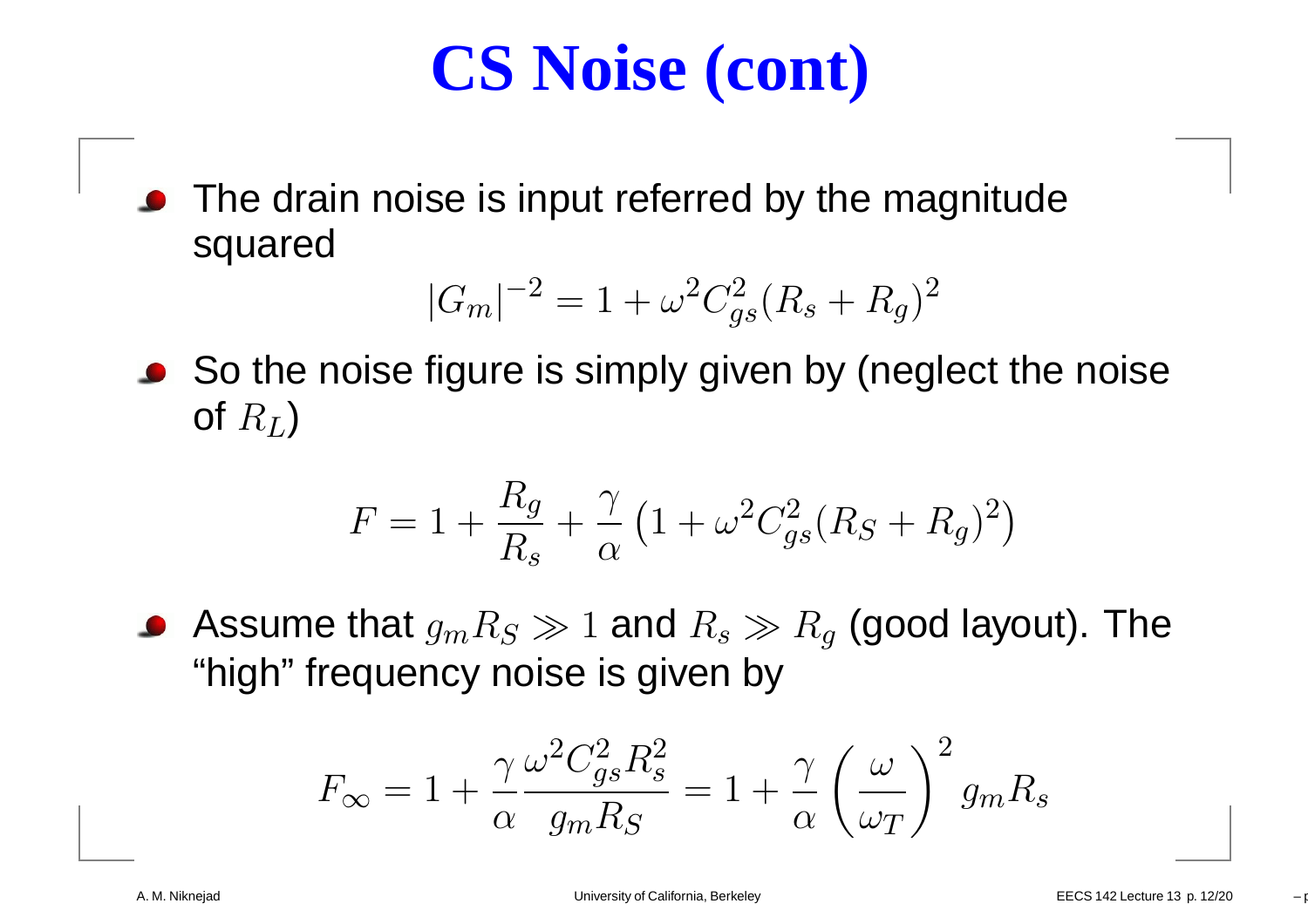# **MOSFET LNA Design**

- **•** Two important specifications for an LNA are a power impedance match and low noise figure. We see that thenoise figure of an LNA using MOSFETs can be madelow by increasing the  $g_m$  of the device and with prop $\epsilon$  layout (multi-finger device).  $\epsilon_m$  of the device and with proper<br>ies)
- But the gate of a MOSFET is predominantly capacitive which presents a bad match to  $50\Omega$
- Do we really need to do <sup>a</sup> power match? We may bewilling to give up some gain. Is this <sup>a</sup> wise decision?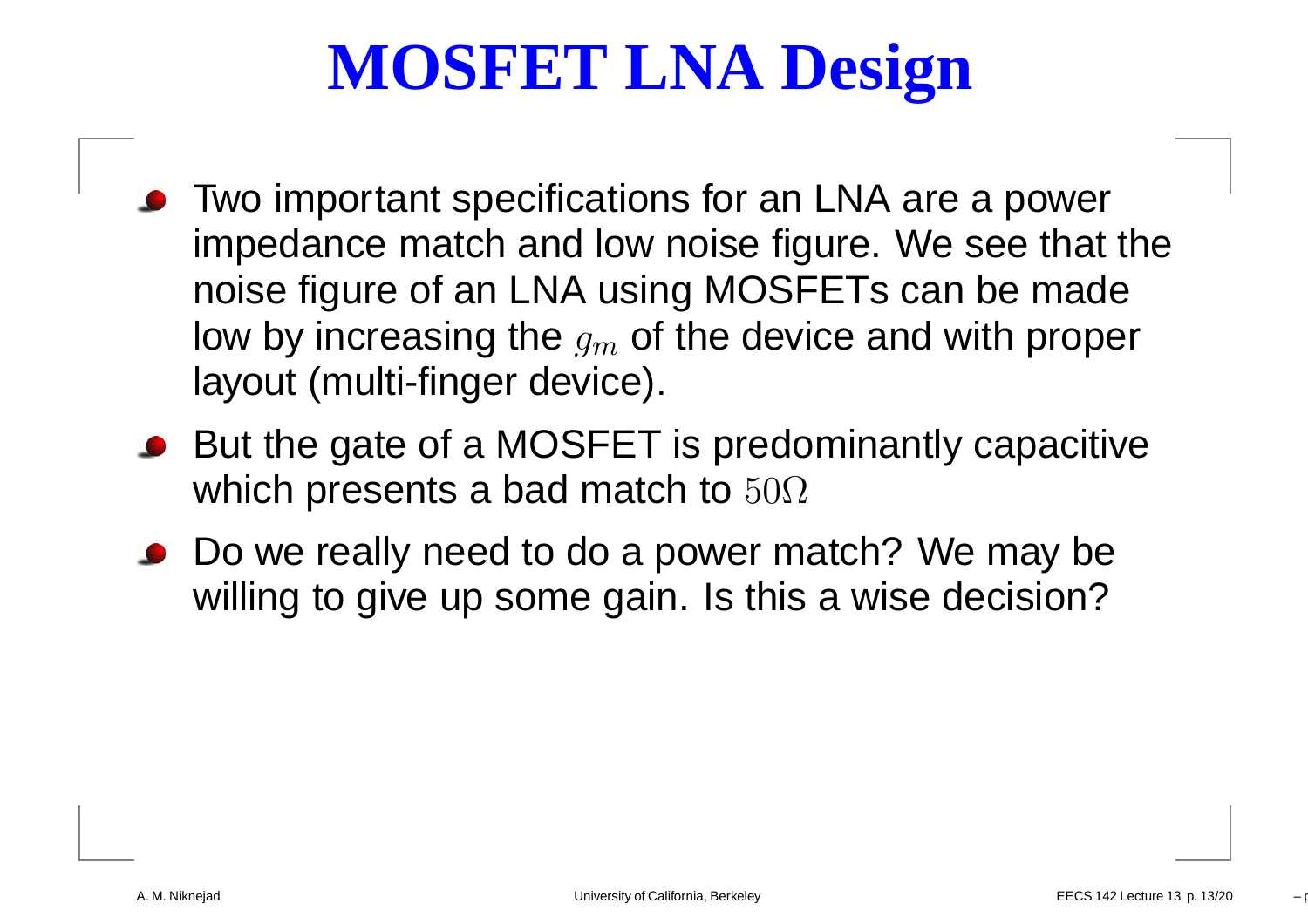#### **To Match or Not to Match?**



- An age old question in RF is the requirement to match. Is it necessary?
- Imagine that the input impedance is not matched. Nowimagine the path from the antenna to the amplifier. It will usually go through a transmission line, either a cable or through PCB traces, before reaching the LNA.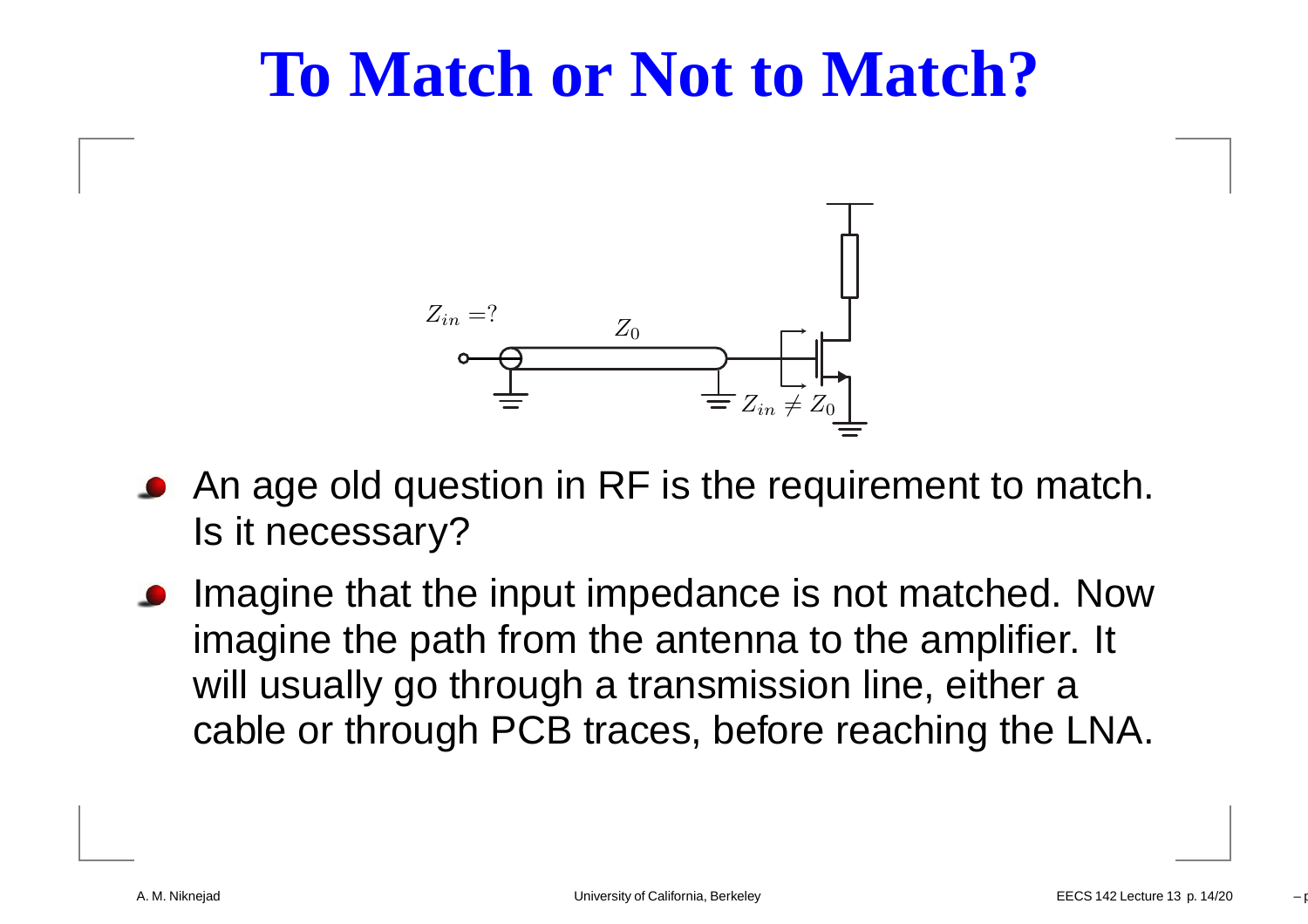# **To Match or Not to Match? (cont)**

- If the LNA input is not matched, the impedance seen by the antenna depends on the length of this transmissionline (EECS 117). This is <sup>a</sup> bad situation because wecannot predict how much power will reach the LNA !
- But if we match, then you're certain that regardless of the length of the T-line, the input power is well knownand fixed. Furthermore, if <sup>a</sup> filter precedes the LNA (very common), the filter must be terminated properly tooperate with low insertion loss.
- How about simply terminating the input gate with a resistor equal to  $R_s$ ? If the capacitance of the gate is low, the input impedance will be mostly  $50\Omega.$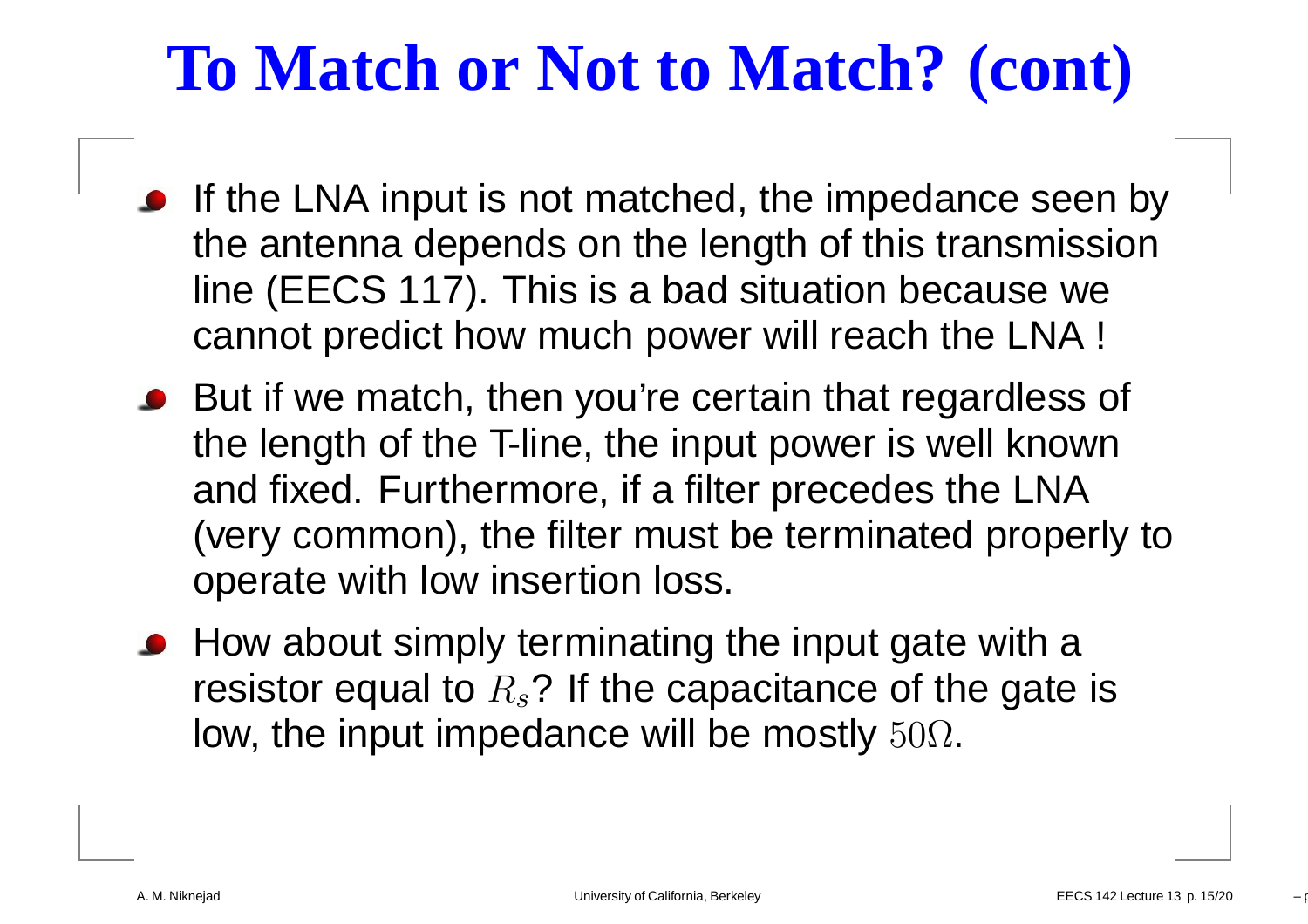# **Input Termination**

**•** Let's take the most optimistic situation where the MOSFET noise is negligible. Then the noise figure dueto the input termination resistor isbounded by

$$
F > 1 + \frac{v_{eq}^2}{v_s^2} = 2
$$

The termination adds 3dB of noise<br>figured le aubudD explications this figure! In sub- dB applications this is totally intolerable. In other applications, though, this may be <sup>a</sup>cheap and simple solution.

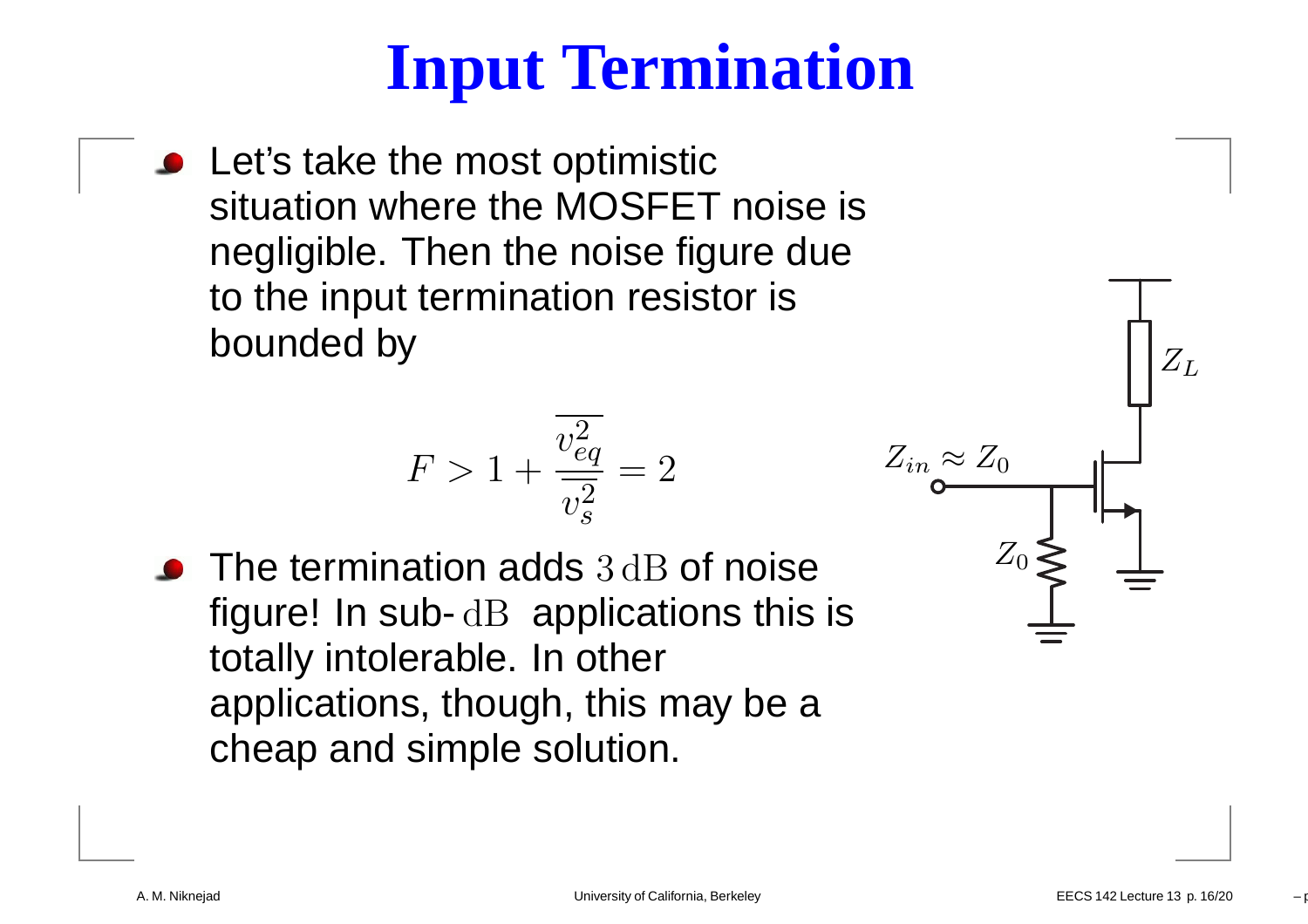#### **Common Gate LNA**



- A common gate LNA can impedance match bychoosing  $g_m=G_s.$  For a FET this requires a high  $\mathbf{I}$ . . . . . . current (due to lower  $g_m$ ) for  $R_s$  $_{s}=50\Omega$ .
- Let's calculate the noise figure by just considering the effect of the drain current. Since the drain current is injected into the input, it adds noise in shunt with theinput noise current

$$
F>1+\frac{\overline{i_d^2}}{\overline{i_s^2}}
$$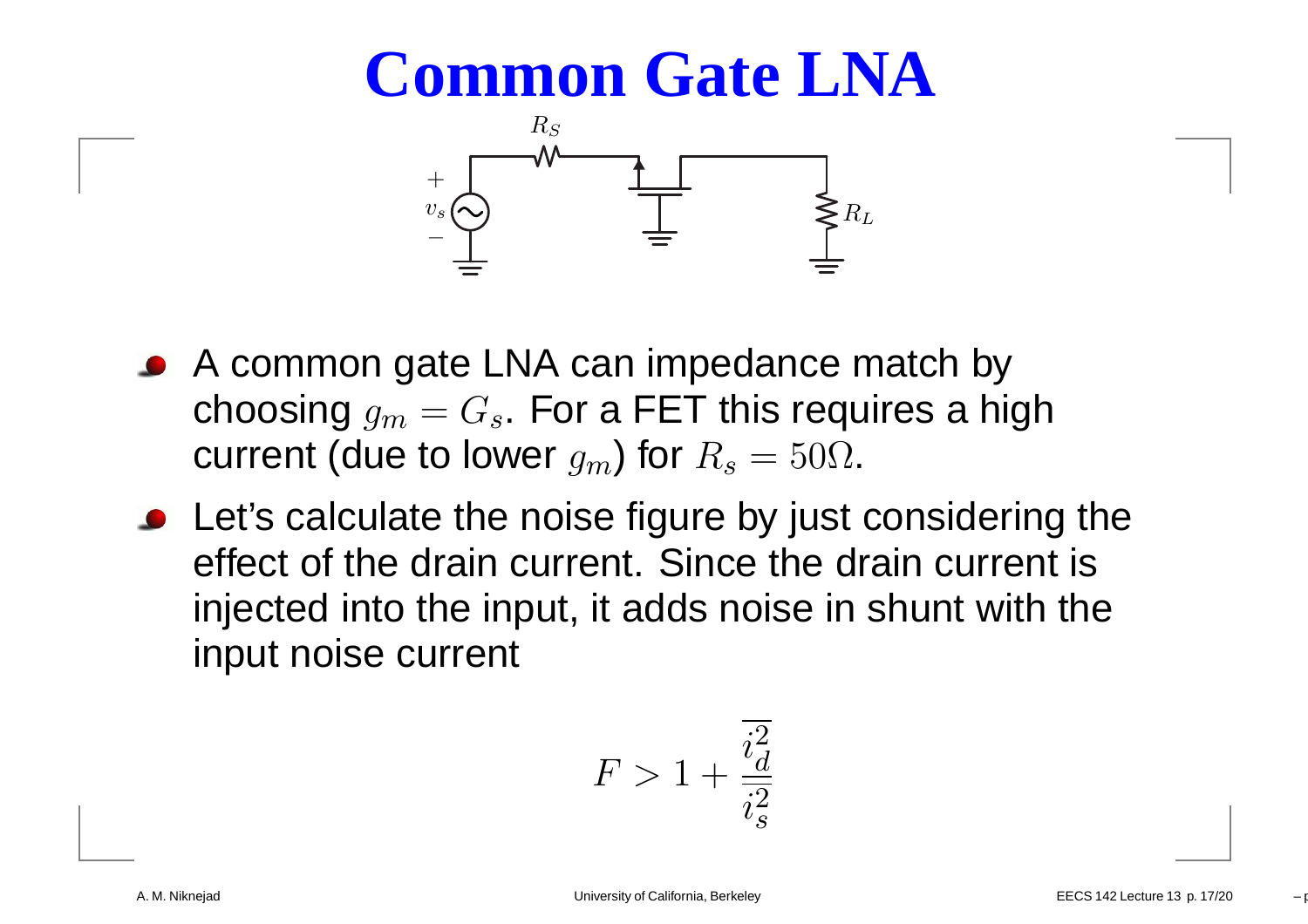#### **Common Gate LNA (cont)**

Substitute  $i^2$ and further note that  $g_m = G_s$  s $\frac{2}{s} = 4kT BG$ s $_s$  and  $i_d^2$  $\,d$  $\frac{2}{d} = 4kT \gamma g_{ds}$ 0 $_0 = 4kT\frac{\gamma}{\alpha}g_m$ 

$$
F > 1 + \frac{\gamma g_m}{\alpha G_s} = 1 + \frac{\gamma}{\alpha}
$$

 $\gamma/\alpha=2/3$  for a long channel device. For short channel devices, this is about  $2.$ 

$$
F \ge 1 + \frac{\gamma}{\alpha} \approx 2 - 3
$$

The noise figure is large relative to  $F_{min}.$  The common source amplifier is attractive since it's noise can bemade close to the  $F_{min}$  of the device.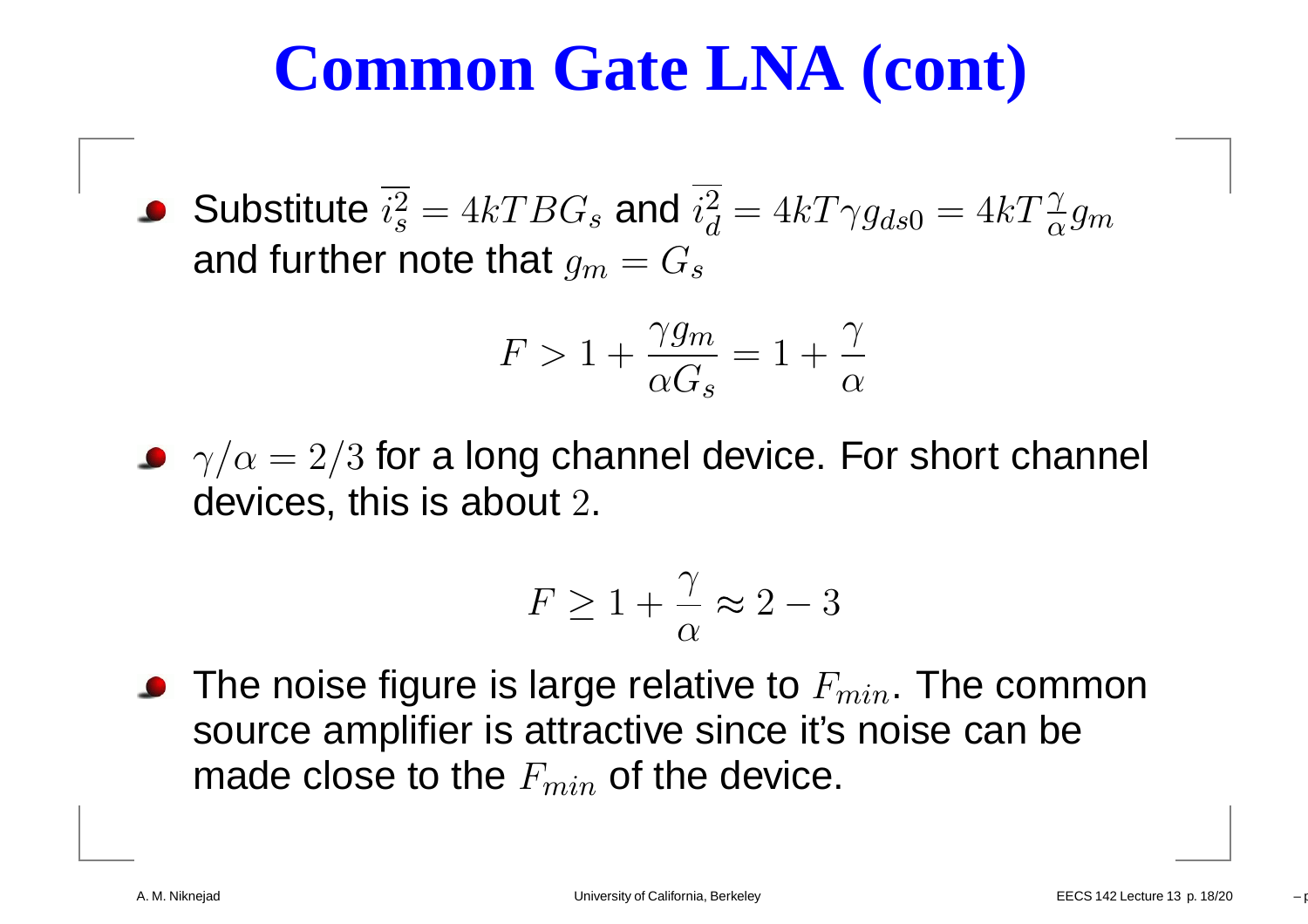#### **LC Matched LNA**



- We can always match the input impedance of an LNA to $50\Omega$  using one of the matching circuits we studied earlier.
- But the matching network will also transform  $R_s$ may worsen the noise figure (by moving  $R_s$  fu  $_s$  and it  $_s$  further away from  $R_{S,opt}.$